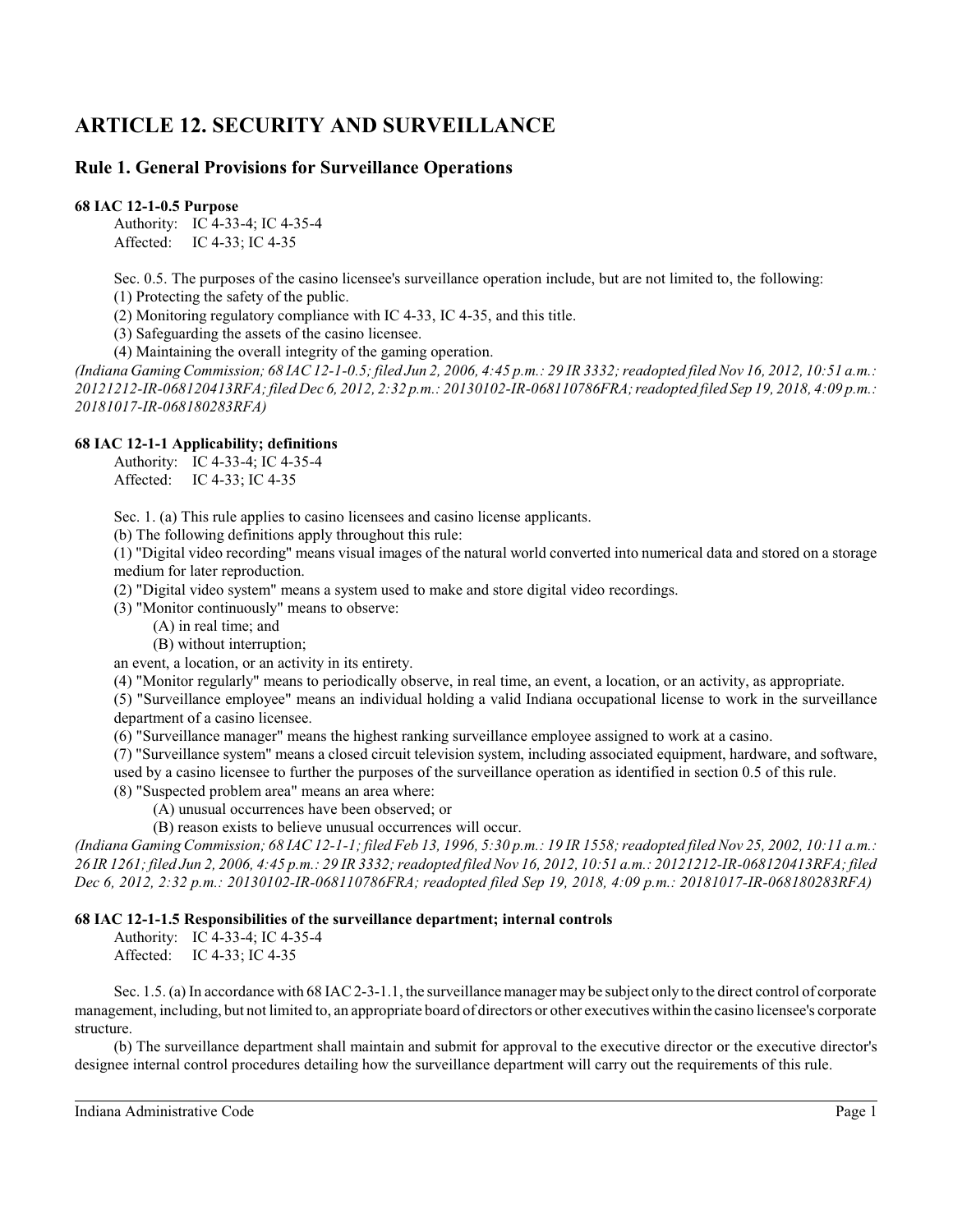(c) Surveillance employees shall be trained in the following:

(1) Surveillance techniques.

(2) Operation of the surveillance equipment.

(3) The regulatory requirements of IC 4-33, IC 4-35, and this title.

(4) The casino licensee's internal control procedures.

(d) Surveillance employees shall only perform tasks in the course of their employment that further the purpose of the surveillance operation.

(e) A casino licensee may not divert surveillance system resources or surveillance employees from their intended surveillance purposes or functions, as specified in or required by this rule, without the permission of the executive director or the executive director's designee. This prohibition does not forbid a casino licensee from using or authorizing the use of existing surveillance recordings for operational or other legitimate purposes when necessary and at the ultimate discretion of the executive director or the executive director's designee.

(f) If a surveillance manager chooses to install a camera in the surveillance room to monitor surveillance employees, only the surveillance manager and his or her corporate supervisors shall:

(1) have access to operate the camera; and

(2) view the images therefrom.

*(Indiana Gaming Commission; 68 IAC 12-1-1.5; filed Jun 2, 2006, 4:45 p.m.: 29 IR 3333; readopted filed Nov 16, 2012, 10:51 a.m.: 20121212-IR-068120413RFA;filed Dec 6, 2012, 2:32 p.m.: 20130102-IR-068110786FRA; readopted filed Sep 19, 2018, 4:09 p.m.: 20181017-IR-068180283RFA)*

#### **68 IAC 12-1-1.7 Surveillance department staffing**

Authority: IC 4-33-4; IC 4-35-4 Affected: IC 4-33; IC 4-35

Sec. 1.7. (a) The surveillance room in the casino shall be staffed by at least two (2) surveillance employees engaged in monitoring operations at all times.

(b) In addition to the minimum staffing level outlined in subsection (a), the surveillance room shall be staffed with additional surveillance employees as necessary to ensure that the requirements of thisrule are met. Factors relevant to determining staffing levels include, but are not limited to, the following:

(1) The time of day.

- (2) The size of the casino.
- (3) The number of patrons present.
- (4) Special events taking place in the casino.
- (5) Events taking place that require continuous monitoring in accordance with this rule.

(6) Any other factor identified by the executive director or the executive director's designee.

*(Indiana Gaming Commission; 68 IAC 12-1-1.7; filed Jun 2, 2006, 4:45 p.m.: 29 IR 3333; readopted filed Nov 16, 2012, 10:51 a.m.: 20121212-IR-068120413RFA; filed Dec 6, 2012, 2:32 p.m.: 20130102-IR-068110786FRA; readopted filed Sep 19, 2018, 4:09 p.m.: 20181017-IR-068180283RFA)*

#### **68 IAC 12-1-2 Surveillance room specifications**

Authority: IC 4-33-4; IC 4-35-4 Affected: IC 4-33; IC 4-35

Sec. 2. (a) Casino licensees must have a surveillance room.

(b) Surveillance rooms must be located out of the general view of patrons and nonsurveillance employees.

- (c) Surveillance room access shall be limited to:
- (1) surveillance employees;
- (2) enforcement agents;
- (3) commission staff; and
- (4) internal audit staff;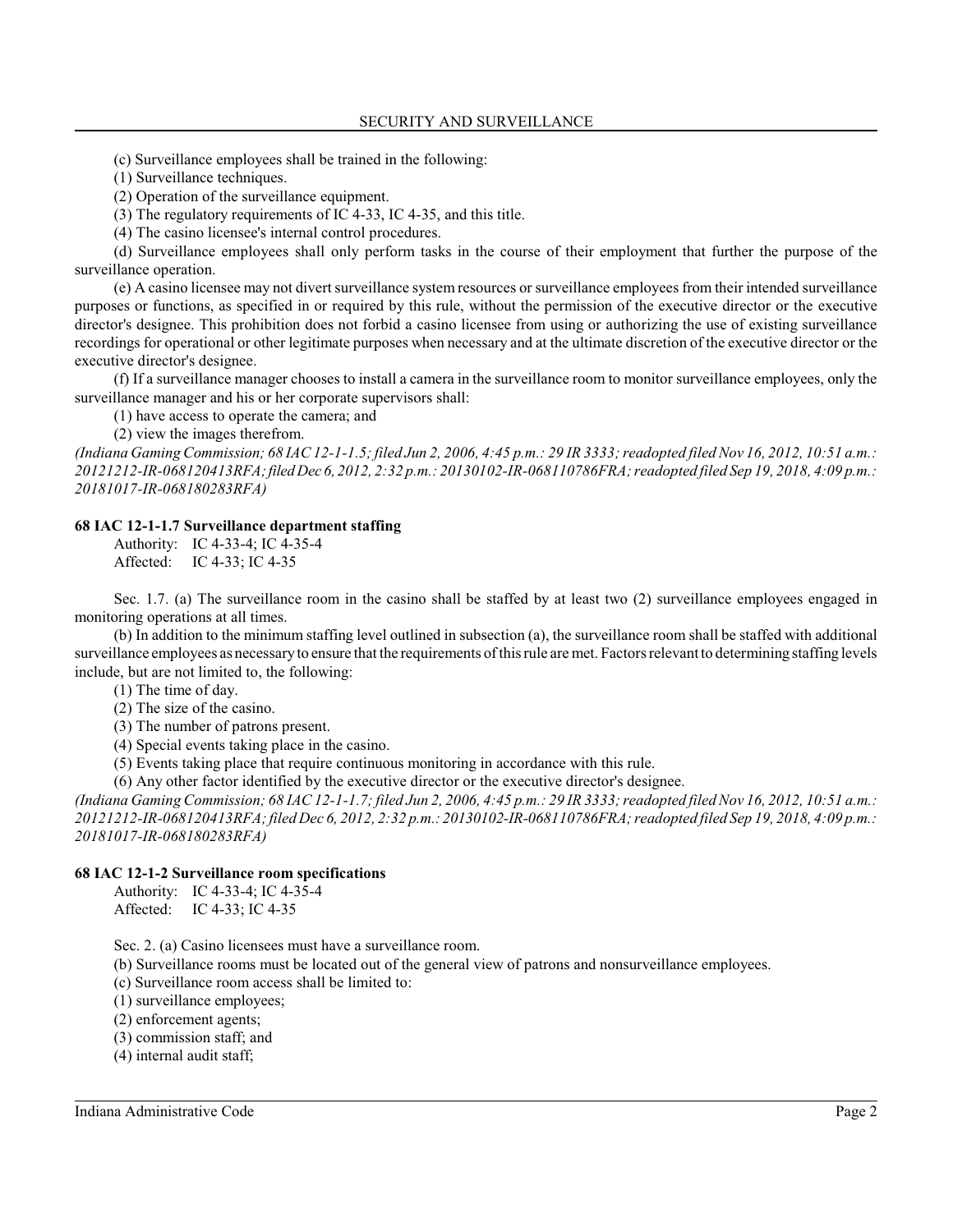## SECURITY AND SURVEILLANCE

except that persons with a legitimate need to enter the surveillance room, either on a routine or a case-by-case basis, may do so upon receiving approval fromthe executive director or the executive director's designee. In the event of an emergency, emergencyresponse personnel may enter the surveillance roomwithout prior approval. *(Indiana Gaming Commission; 68 IAC 12-1-2; filed Feb 13, 1996, 5:30 p.m.: 19 IR 1558; readopted filed Nov 25, 2002, 10:11 a.m.: 26 IR 1261; filed Jun 2, 2006, 4:45 p.m.: 29 IR 3333; filed Dec 6, 2006, 2:52 p.m.: 20070103-IR-068060191FRA; readopted filed Nov 16, 2012, 10:51 a.m.: 20121212-IR-068120413RFA; filed Dec 6, 2012, 2:32 p.m.: 20130102-IR-068110786FRA; readopted filed Sep 19, 2018, 4:09 p.m.: 20181017-IR-068180283RFA)*

#### **68 IAC 12-1-3 Equipment specifications**

Authority: IC 4-33-4; IC 4-35-4 Affected: IC 4-33; IC 4-35

Sec. 3. (a) Casino licensees must install a surveillance system in accordance with this rule.

(b) Surveillance systems may use digital video recording to comply with the requirements of this rule.

(c) The equipment used in the surveillance system must meet or exceed the following standards:

(1) Black and white cameras must be as follows:

(A) Solid state.

(B) Two-thirds  $(2/3)$  or one-half  $(1/2)$  format.

(C) Minimum four hundred (400) plus line resolution installed in fixed positions with matrix control or pan, tilt, and zoom capabilities.

(D) Secreted from the public and nonsecurity personnel view to effectively and clandestinely monitor, in detail, from various points, the coverage described in this rule.

(2) Color cameras must be as follows:

(A) Two-thirds  $(2/3)$  or one-half  $(1/2)$  format.

(B) Minimum three hundred twenty (320) plus line resolution with matrix control or pan, tilt, and zoom capabilities.

(C) Secreted from the public and nonsecurity personnel view to effectively and clandestinely monitor, in detail, from various points, the coverage described in this rule.

(3) Cameras must be equipped with lenses of sufficient magnification capabilities to allow the operator to clearly distinguish the value of the following:

(A) Chips.

(B) Dice.

(C) Playing cards.

(D) Keno balls.

(E) Positions on the roulette wheel.

(F) Cash and cash equivalents.

(4) Surveillance system display screens must be as follows:

(A) Meet or exceed the highest resolution capabilities of video cameras used in a casino licensee's surveillance system. (B) Be equipped with a date and time generator synchronized to a central clock and the central computer system capable of being:

(i) displayed on any of the surveillance system display screens; and

(ii) recorded on video tape, video pictures, or digital images.

(C) A surveillance system display screen must be as follows:

(i) Measure diagonally at least twelve (12) inches.

(ii) Have all controls located on the front of the surveillance system display screen.

(iii) Possess solid state circuitry.

(5) Analog videotape recorders must be as follows:

(A) Produce high quality, first generation pictures that meet or exceed the highest resolution capabilities of video cameras used in a casino licensee's surveillance system.

(B) Be nonconsumer, industrial grade, capable of recording on a standard one-half (1/2) inch VHS tape with the following:

(i) High speed scanning.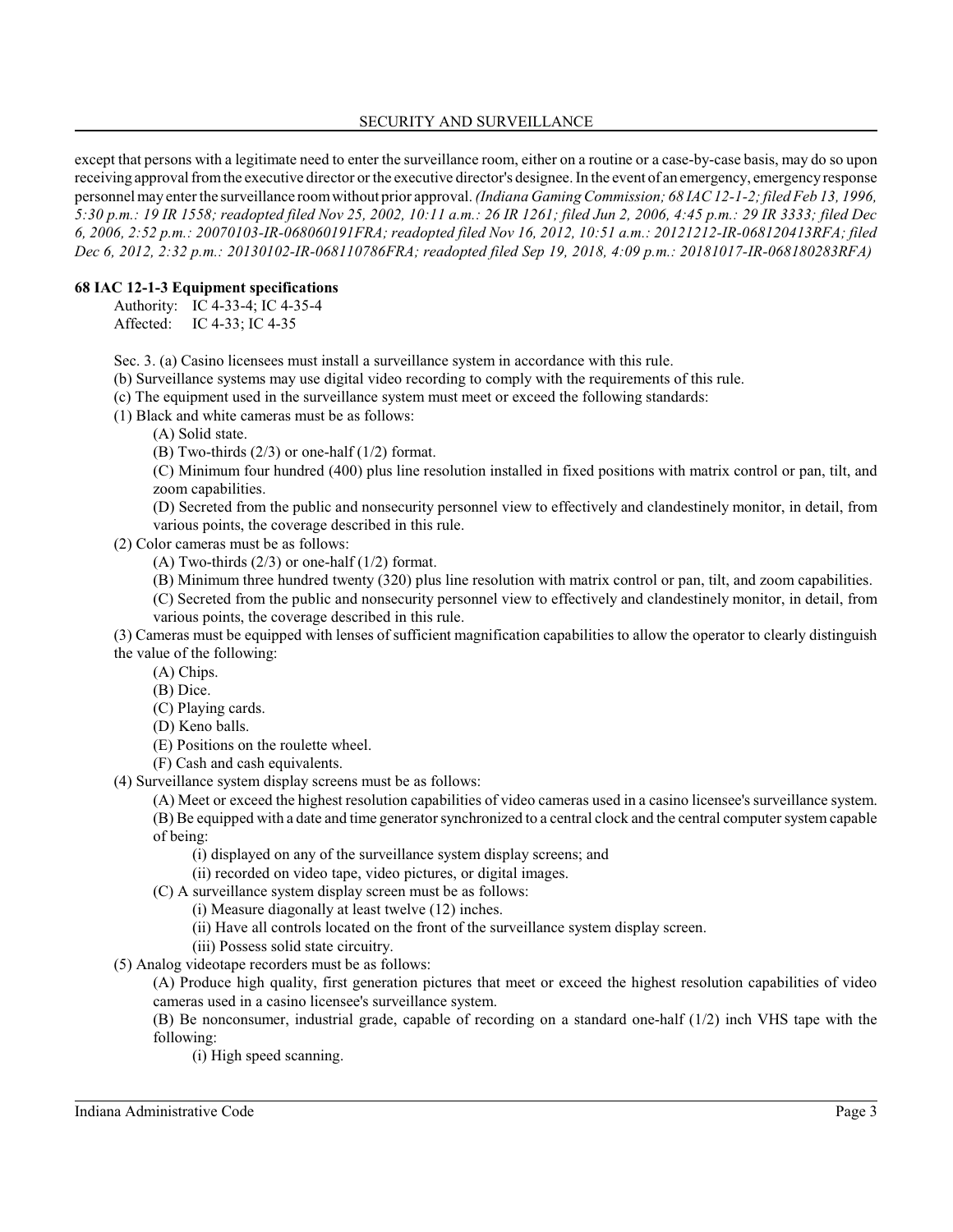(ii) Flickerless playback capability in real-time.

(C) Be capable of taping what is viewed by any camera in the system.

(D) Be of a sufficient number to allow the following:

(i) Simultaneous taping of coverage required by this rule.

(ii) Off-line playback.

(iii) Duplication capabilities.

(iv) Single channel recorders in the following areas, unless otherwise approved by the executive director or designee:

(AA) Entry and exit turnstiles.

(BB) All areas of the main bank and casino cages.

(CC) Table games.

(DD) Count rooms.

(EE) Ticket redemption kiosks.

(FF) Automated teller machines.

(GG) Bill breakers.

(v) No more than four (4) channels per single unit in all other areas where surveillance is required, unless otherwise approved by the executive director or designee.

(6) Video printers must be capable of the following:

(A) Adjustment.

(B) Generating instantaneous, upon command clear, color, or black and white copies of images depicted on the surveillance system display screen or video recording.

(7) Printers used in conjunction with a digital video recording system must be capable of printing a clear, still copy using a minimum of four (4) colors at six hundred (600) by six hundred (600) dots per inch on photo quality paper.

(8) Date and time generators must be as follows:

(A) Be based on a synchronized central or master clock.

(B) Be capable of being recorded along with an image, so that the date and time are visible on any surveillance system display screen when recorded.

(C) Have a backup power supply so that it remains accurate despite power interruptions.

(9) Equipment must allow audio capabilities in the soft count room.

(10) Wiring systems must be designed to prevent tampering and must possess the following requirements or capabilities:

(A) Be supplemented with a backup gas generator power source or diesel generator power source, or both, that automatically engages in case of a power failure.

(B) Be capable of returning full power within seven (7) to ten (10) seconds after a power failure.

(11) Video switchers must be capable of both manual and automatic sequential switching for the appropriate cameras.

(12) The following must be in reserve in the event of equipment malfunctions:

- (A) A minimum of the following four (4) backup cameras:
	- (i) Two (2) fixed position cameras with matrix control.
	- (ii) Two (2) with pan, tilt, and zoom capabilities.
- (B) Two (2) recording devices.

(13) Digital video systems, which are used to comply with the requirements of this rule for surveillance required by section 4 of this rule, must meet the following additional standards:

- (A) Digital video systems shall be enterprise systems capable of the following:
	- (i) Instant replay.
	- (ii) Recording what is viewed by any camera in the system.
	- (iii) Allowing simultaneous recording and playback.
	- (iv) Providing uninterrupted recording while using the playback or copy functions.
- (B) Image quality of digital video systems must be as follows:
	- (i) Function utilizing image by image compression.

(ii) Be capable of recording and viewing at a minimum of thirty (30) frames per second, full screen on every channel in the system.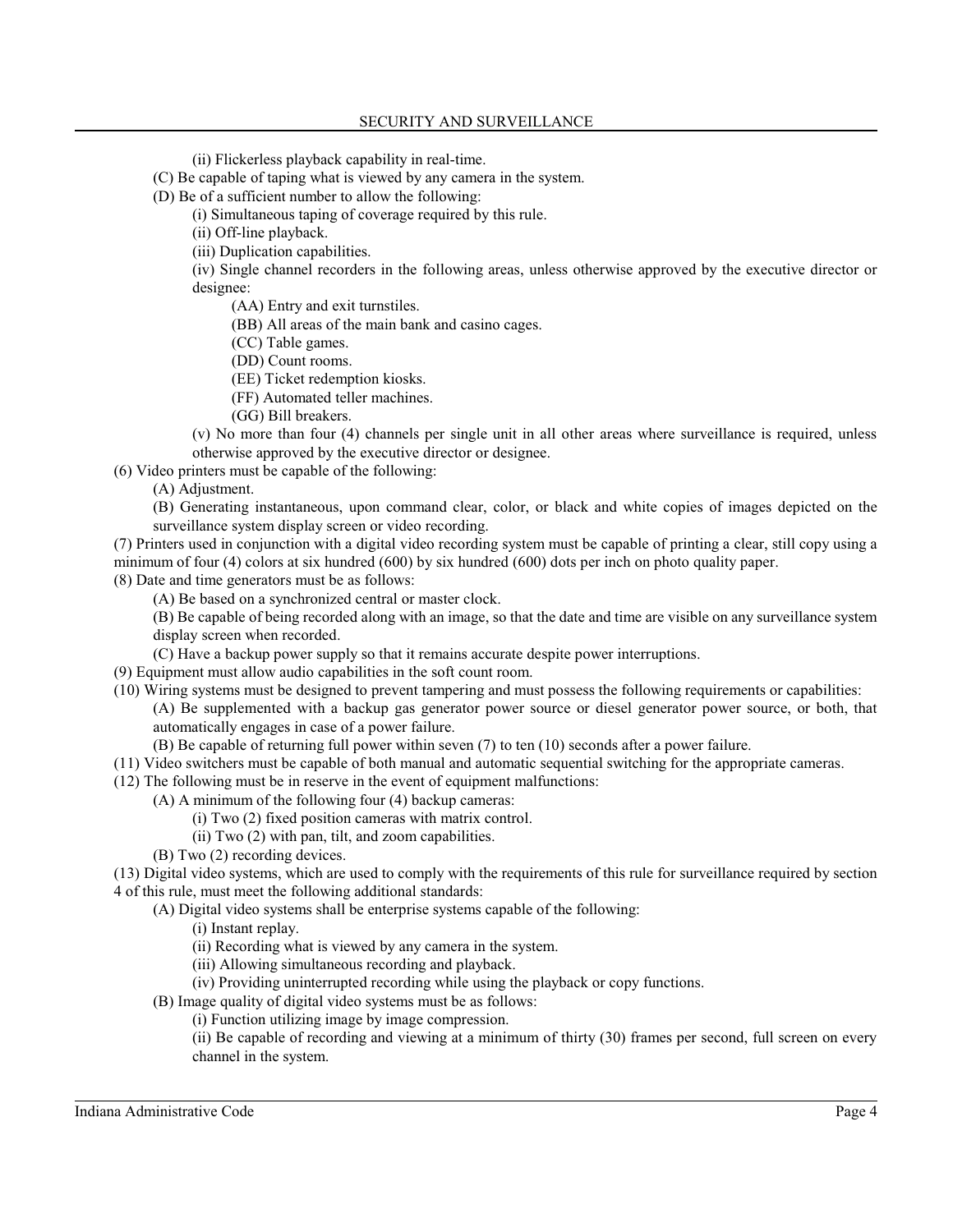(C) Digital video systems must record and view at a minimum rate of the following:

(i) Thirty (30) frames per second in the following areas:

(AA) Table games areas.

(BB) All images of cash or cash equivalents being transported.

(CC) Areas of the main bank and casino cages.

(DD) Count rooms.

(EE) All images viewed on a surveillance system display screen.

(FF) Entry and exit turnstiles.

(ii) Seven and one-half (7.5) frames per second in parking areas and nonsensitive areas of the pavilion.

(iii) Fifteen (15) frames per second in the following areas:

(AA) Electronic gaming device areas.

(BB) Where gaming equipment is transported or stored on the property of the casino licensee.

(CC) All images that constitute redundant coverage of areas already covered at thirty (30) frames per second.

(DD) Any area not specified in item (i) or (ii).

(iv) Two (2) frames per second in any area, including those specified in items (i), (ii), and (iii), if:

(AA) motion activated recording is used; and

(BB) no activity is taking place in the area.

(D) Digital video systems shall have the following:

(i) Live and recorded visual resolution with clarity the equivalent of four (4) common intermediate format (4CIF) or better.

(ii) The following reliability guarantees:

(AA) Redundant system drives.

(BB) Redundant power supplies.

(CC) Storage the equivalent of redundant array of independent disks five (5) (RAID 5) or better.

(DD) Be equipped with hot swappable backup storage components, which will automatically resume recording in the event of failure of any single component of the storage system, such that the failure of any single component will not result in the loss of data from the storage system.

(EE) Failure of the digital video recording system must be repaired within twenty-four (24) hours of the failure.

(FF) Fault tolerant storage.

(GG) Automatic restart in the event of failure.

(E) Digital video systems must meet the following security standards to guarantee the integrity of the system and recordings:

(i) Function as a closed network with access limited to those persons identified in written policies governing the administration of the network, specifying the access levels of the individuals who will have the ability to access the network.

(ii) Be equipped to ensure that transmissions are encrypted, fire-walled on both ends, and password protected.

(iii) Be equipped with a failure notification system that provides an audible and a visual notification of a failure in the surveillance system or the digital video recording storage system.

(iv) Record all images and audit trail records on a hard drive.

(v) Be locked by the manufacturer to do the following:

(AA) Disable the erase and reformat functions.

(BB) Prevent access to the system data files.

(vi) Be equipped with data encryption or watermarking so that surveillance personnel will be capable of demonstrating in a court of law that the video was not altered or manipulated in any way.

(d) Telephone capabilitiesmust be connected to the casino general telephone system. Radio communications must be connected with the security department. *(Indiana Gaming Commission; 68 IAC 12-1-3; filed Feb 13, 1996, 5:30 p.m.: 19 IR 1558; readopted filed Nov 25, 2002, 10:11 a.m.: 26 IR 1261; filed Jun 2, 2006, 4:45 p.m.: 29 IR 3334; readopted filed Nov 16, 2012, 10:51 a.m.: 20121212-IR-068120413RFA; filed Dec 6, 2012, 2:32 p.m.: 20130102-IR-068110786FRA; filed Nov 13, 2015, 2:37 p.m.:*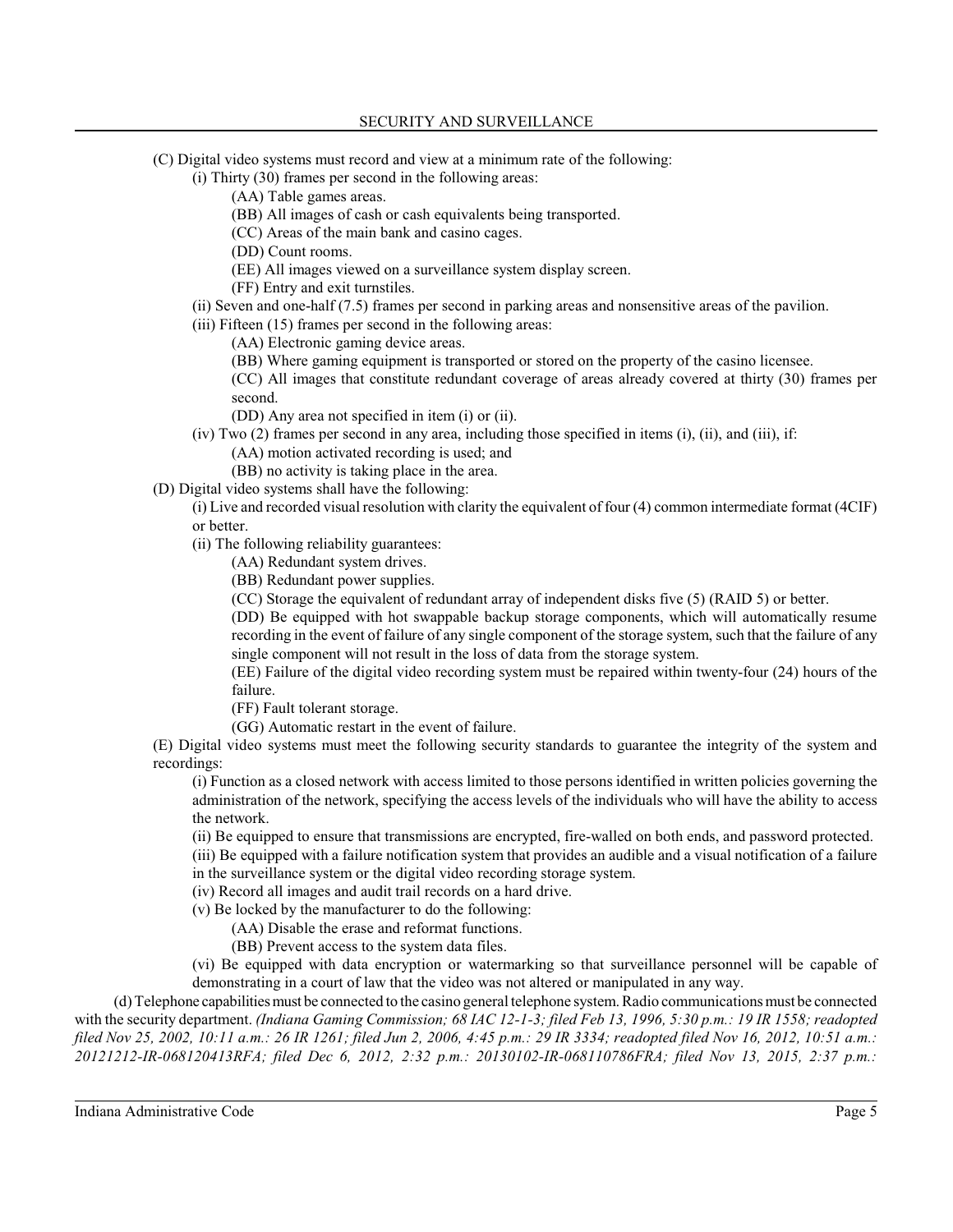*20151209-IR-068150113FRA; readopted filed Sep 30, 2021, 2:07 p.m.: 20211027-IR-068210351RFA)*

# **68 IAC 12-1-4 Required surveillance**

Authority: IC 4-33-4-1; IC 4-33-4-2; IC 4-33-4-3 Affected: IC 4-33

Sec. 4. (a) The surveillance system must be capable of monitoring activities on the:

(1) casino floor;

(2) support areas;

(3) areas of the pavilion through which monies are transported; and

(4) all other areas necessary to further the purpose of the surveillance system;

including, but not limited to, the areas specifically outlined in this rule.

(b) The executive director or the executive director's designee may require additional areas be monitored to ensure compliance with IC 4-33 and this title. *(Indiana Gaming Commission; 68 IAC 12-1-4; filed Feb 13, 1996, 5:30 p.m.: 19 IR 1559; filed Aug 20, 1997, 7:11 a.m.: 21 IR 16; readopted filed Nov 25, 2002, 10:11 a.m.: 26 IR 1261; filed Jun 2, 2006, 4:45 p.m.: 29 IR 3336; readopted filed Nov 16, 2012, 10:51 a.m.: 20121212-IR-068120413RFA; readopted filed Sep 19, 2018, 4:09 p.m.: 20181017-IR-068180283RFA)*

#### **68 IAC 12-1-5 Surveillance system required coverage**

Authority: IC 4-33-4; IC 4-35-4 Affected: IC 4-33; IC 4-35

Sec. 5. (a) Surveillance employees shall:

(1) monitor regularly; and

(2) visually record, either by:

(A) continuous recording; or

(B) motion activation;

whichever is appropriate;

the surveillance system coverage of the areas described in this section.

(b) The surveillance system shall provide coverage of each of the following areas as specified in this rule:

(1) Areas of the main bank, including the following:

(A) A general overview of the entire area of each cage and vault area with sufficient clarity to identify patrons and employees.

(B) Dedicated coverage with sufficient clarity to identify the following:

(i) Currency.

(ii) Coin.

(iii) Cash.

(iv) Cash equivalents.

(v) Chip values.

(vi) Amounts on credit slips in an area where fills and credits are transacted.

(2) Hard and soft count rooms including a general overview of each room and additional dedicated coverage capable of clearly identifying the following:

(A) Employees.

(B) The value of cash and cash equivalents.

(3) The route, both inside and outside the casino, through which monies are transported.

(4) The location in which cards and dice are stored and canceled.

(5) Ticket redemption kiosks, automated teller machines, and bill breakers with dedicated coverage sufficient to identify the following:

(A) Individuals using or servicing the machine.

(B) Whether or not cash was received by the individual as a result of the transaction.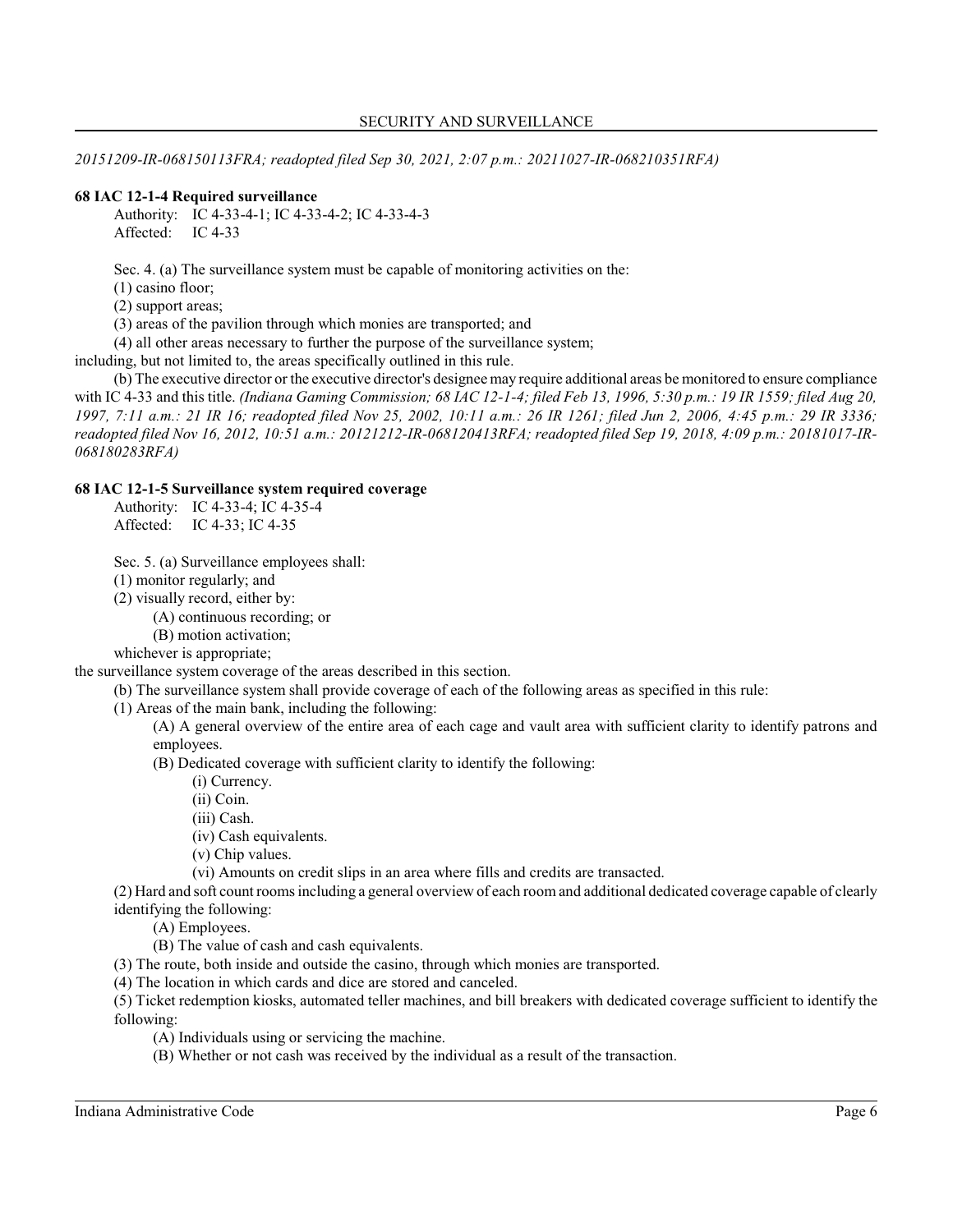(c) The surveillance system must provide an overall view of pit areas and gaming tables capable of clearly identifying the following:

(1) Dealers.

(2) Patrons.

(3) Hands of the participants.

(4) Facial views of the participants.

(5) Pit personnel.

(6) Activities of the pit personnel.

(7) The amount and incrementation of a progressive jackpot contained on a progressive jackpot display of a live gaming device.

(d) The playing surface of the live gaming devices must be viewed by the surveillance system with sufficient clarity to do the following:

(1) Determine the following:

(A) Wagers.

- (B) Card values.
- (C) Game results.

(2) Clearly observe, in detail, the following:

- (A) Chip trays.
- (B) Cash receptacles.
- (C) Tip boxes.
- (D) Dice.
- (E) Shuffle machines.
- (F) Card shoes.

(e) Roulette tables must be viewed by the surveillance system with color cameras.

(f) Electronic gaming device surveillance must be capable of providing the following:

(1) A view of all patrons.

- (2) A facial view of the patrons with sufficient clarity to allow identification of a patron.
- (3) A view of the electronic gaming device with sufficient clarity to observe the result of the game.
- (4) An overall view of the areas around the electronic gaming device.
- (5) A view of bill validators with sufficient clarity to determine bill value and the amount of credit obtained.
- (6) Progressive games, including dedicated coverage of the following:

(A) An electronic gaming device or group of electronic gaming devices with a possible jackpot payout in excess of fifty thousand dollars (\$50,000).

(B) The progressive display showing the incrementation of the progressive jackpot for an electronic gaming device or a bank of electronic gaming devices.

(g) The surveillance system must include cameras dedicated to monitoring areas where the following items are transported or

stored:

- (1) Cash. (2) Cash equivalents.
- (3) Chips.
- (4) Cards.

(5) Dice.

(h) The surveillance system must include cameras dedicated to monitoring the following:

(1) All activities in any area of the security office where a person may be detained and questioned by the security department. Areas where a person may be detained and questioned must display a notice clearly stating that the area is or may be under surveillance.

(2) The entrances and exits of the casino and the entrances and exits of the following rooms in the casino with sufficient clarity to identify a person using the entrances and exits:

- (A) Count rooms.
- (B) Vaults.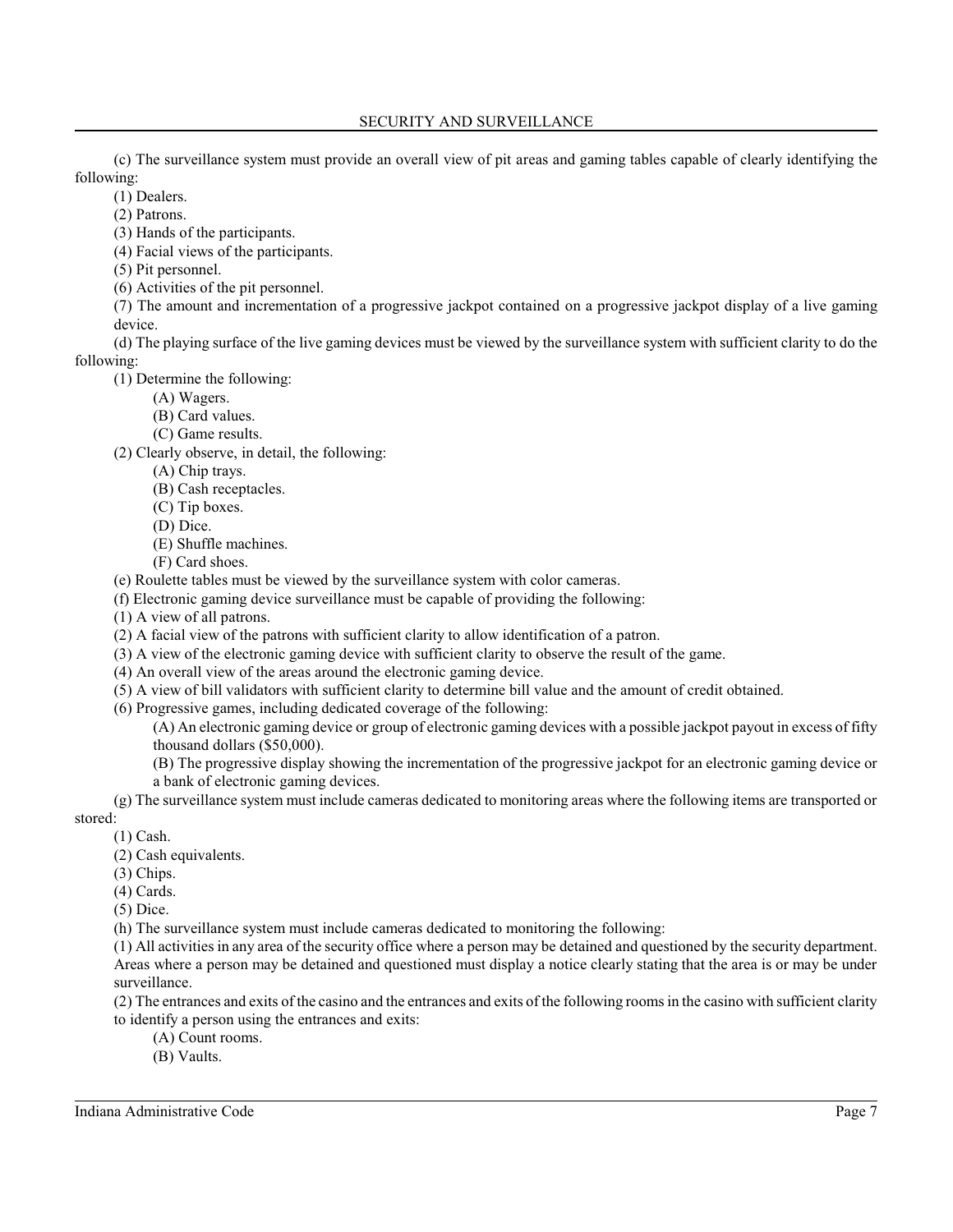- (C) Surveillance rooms.
- (D) Security rooms.
- (E) Cage areas.

*(Indiana Gaming Commission; 68 IAC 12-1-5; filed Feb 13, 1996, 5:30 p.m.: 19 IR 1559; filed Aug 20, 1997, 7:11 a.m.: 21 IR 16; readopted filed Nov 25, 2002, 10:11 a.m.: 26 IR 1261; filed Jun 2, 2006, 4:45 p.m.: 29 IR 3336; readopted filed Nov 16, 2012, 10:51 a.m.: 20121212-IR-068120413RFA; filed Dec 6, 2012, 2:32 p.m.: 20130102-IR-068110786FRA; filed Nov 13, 2015, 2:37 p.m.: 20151209-IR-068150113FRA; readopted filed Sep 30, 2021, 2:07 p.m.: 20211027-IR-068210351RFA)*

# **68 IAC 12-1-5.5 Surveillance system capabilities**

Authority: IC 4-33-4; IC 4-35-4 Affected: IC 4-33; IC 4-35

Sec. 5.5. Surveillance employees shall visually record the following events when they are known to occur on the property directly or indirectly owned or operated by a casino licensee:

(1) Activity by players and employees, alone or in concert, that may constitute cheating or stealing.

(2) Observed criminal activity.

(3) Observed procedural violations by employees.

(4) Detention of persons.

(5) Treatment of disorderly individuals.

(6) Emergency activities capable of being observed by the system.

(7) Treatment of:

(A) persons on the exclusion list; and

(B) participants in the voluntary exclusion program.

(8) Arrests and evictions.

(9) Treatment of ill or injured patrons.

- (10) Movement of:
	- (A) cash;
		- (B) cash equivalents;
		- (C) cards;
		- (D) chips; or
		- (E) dice;

on the casino floor.

(11) On-site maintenance and repair of gaming or money handling equipment.

(12) Any other activity deemed necessary by the commission to ensure compliance with IC 4-33, IC 4-35, and this title. *(Indiana Gaming Commission; 68 IAC 12-1-5.5; filed Jun 2, 2006, 4:45 p.m.: 29 IR 3337; readopted filed Nov 16, 2012, 10:51 a.m.: 20121212-IR-068120413RFA; filed Dec 6, 2012, 2:32 p.m.: 20130102-IR-068110786FRA; filed Nov 13, 2015, 2:37 p.m.: 20151209-IR-068150113FRA; readopted filed Sep 30, 2021, 2:07 p.m.: 20211027-IR-068210351RFA)*

# **68 IAC 12-1-6 Requirements for continuous monitoring**

Authority: IC 4-33-4; IC 4-35-4 Affected: IC 4-33; IC 4-35

Sec. 6. Surveillance employees must continuously monitor and visually record the following:

(1) Soft count procedures in accordance with 68 IAC 11-3.

(2) Hard count procedures in accordance with 68 IAC 11-2.

(3) Currency collection in accordance with 68 IAC 11-3.

(4) Drop bucket collection in accordance with 68 IAC 11-2.

(5) The removal of the daily bank deposit from the casino by armored car officers.

*(Indiana Gaming Commission; 68 IAC 12-1-6; filed Feb 13, 1996, 5:30 p.m.: 19 IR 1560; filed Aug 20, 1997, 7:11 a.m.: 21 IR 17; readopted filed Nov 25, 2002, 10:11 a.m.: 26 IR 1261; filed Jun 2, 2006, 4:45 p.m.: 29 IR 3338; readopted filed Nov 16, 2012, 10:51*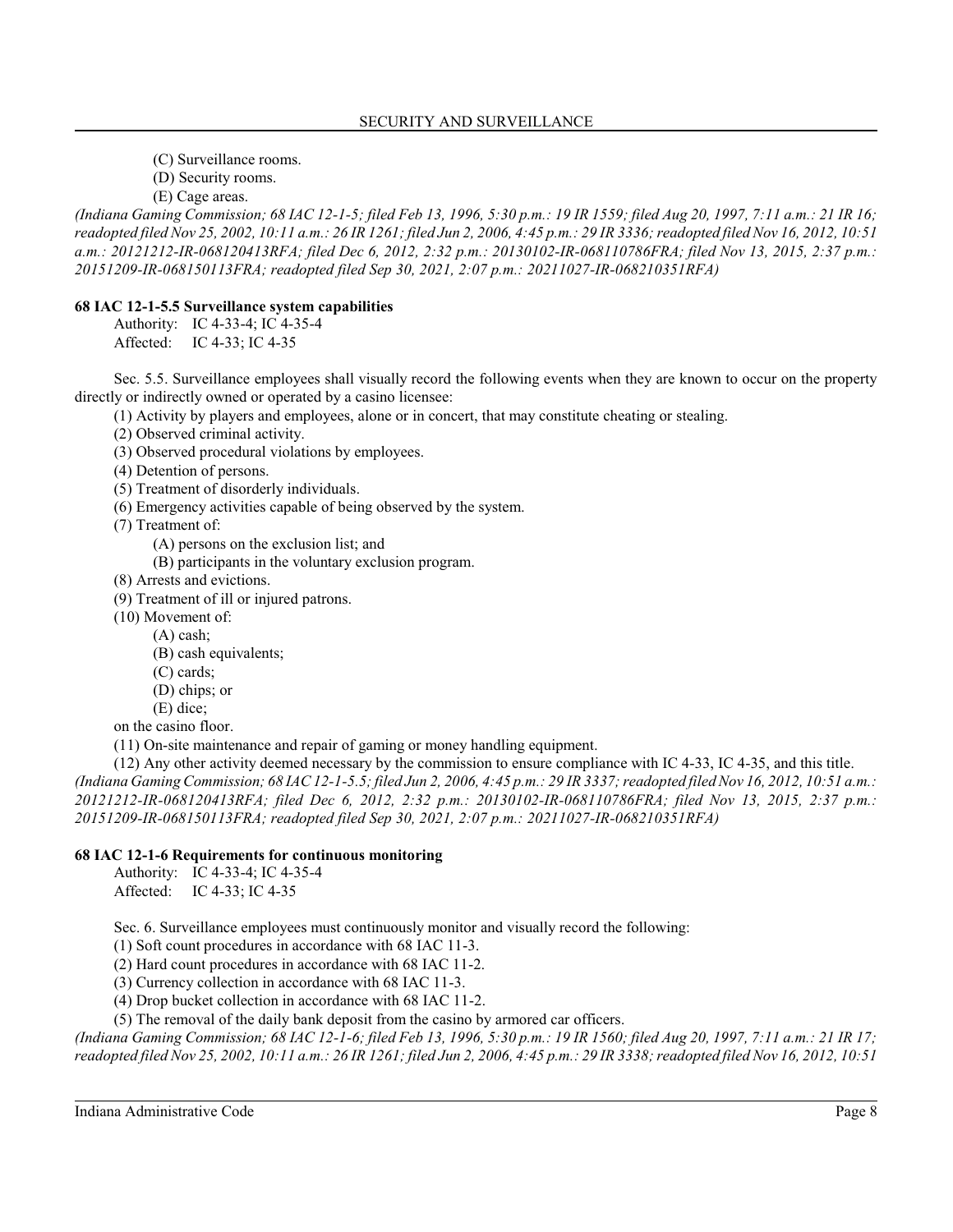*a.m.: 20121212-IR-068120413RFA; filed Dec 6, 2012, 2:32 p.m.: 20130102-IR-068110786FRA; readopted filed Sep 19, 2018, 4:09 p.m.: 20181017-IR-068180283RFA)*

#### **68 IAC 12-1-6.5 Audio coverage required**

Authority: IC 4-33-4-1; IC 4-33-4-2; IC 4-33-4-3 Affected: IC 4-33

Sec. 6.5. In addition to other coverage requirements, the surveillance system must audibly record the following:

(1) Soft count procedures in accordance with 68 IAC 11-3.

(2) All detentions and questioning of detained individuals by casino security.

*(Indiana Gaming Commission; 68 IAC 12-1-6.5; filed Jun 2, 2006, 4:45 p.m.: 29 IR 3339; readopted filed Nov 16, 2012, 10:51 a.m.: 20121212-IR-068120413RFA; readopted filed Sep 19, 2018, 4:09 p.m.: 20181017-IR-068180283RFA)*

#### **68 IAC 12-1-7 Retention of surveillance recordings**

Authority: IC 4-33-4; IC 4-35-4 Affected: IC 4-33; IC 4-35

Sec. 7. (a) All recordings must be kept in accordance with this section.

(b) Recordings depicting routine activity must:

(1) contain the date and time reading; and

(2) be retained a minimum of seven (7) days.

(c) Recordings depicting detention or questioning of a detained individual or employee, procedural errors, regulatoryviolations, or criminal activity must be copied and provided to enforcement agents upon request. The casino licensee shall retain recordings under this section for a period of time not less than sixty (60) days and store the recordings in the following manner:

(1) Analog video and audio tapes, and copies of digital video recordings stored on tape, digital video disk, or other storage medium for later reproduction must:

(A) contain the date and time reading;

(B) be marked with the:

(i) date and time the recording was made;

(ii) identities of the employee or employees responsible for the monitoring; and

(iii) identity of the employee who removed the tape from the recorder and the time and date removed; and

(C) be secured in a cabinet that is in close proximity to the surveillance room that is security-locked and accessible by surveillance employees only.

(2) Digital video recordings not stored on tape, digital video disk, or other storage medium may be preserved by storing within the digital video system.

(d) Coverage that has been retained under thisrule for a period of time exceeding seven (7) days may not be destroyed without the approval of the executive director or the executive director's designee. *(Indiana Gaming Commission; 68 IAC 12-1-7; filed Feb 13, 1996, 5:30 p.m.: 19 IR 1561; errata filed May 30, 1996, 10:05 a.m.: 19 IR 2884; readopted filed Nov 25, 2002, 10:11 a.m.: 26 IR 1261; filed Jun 2, 2006, 4:45 p.m.: 29 IR 3339; filed Dec 6, 2006, 2:52 p.m.: 20070103-IR-068060191FRA; readopted filed Nov 16, 2012, 10:51 a.m.: 20121212-IR-068120413RFA; filed Dec 6, 2012, 2:32 p.m.: 20130102-IR-068110786FRA; readopted filed Sep 19, 2018, 4:09 p.m.: 20181017-IR-068180283RFA)*

#### **68 IAC 12-1-8 Logs**

Authority: IC 4-33-4; IC 4-35-4 Affected: IC 4-33; IC 4-35

Sec. 8. (a) An activity log must be as follows:

(1) Continuously maintained by surveillance employees.

(2) Changed with each shift change of employees.

(3) Chronological.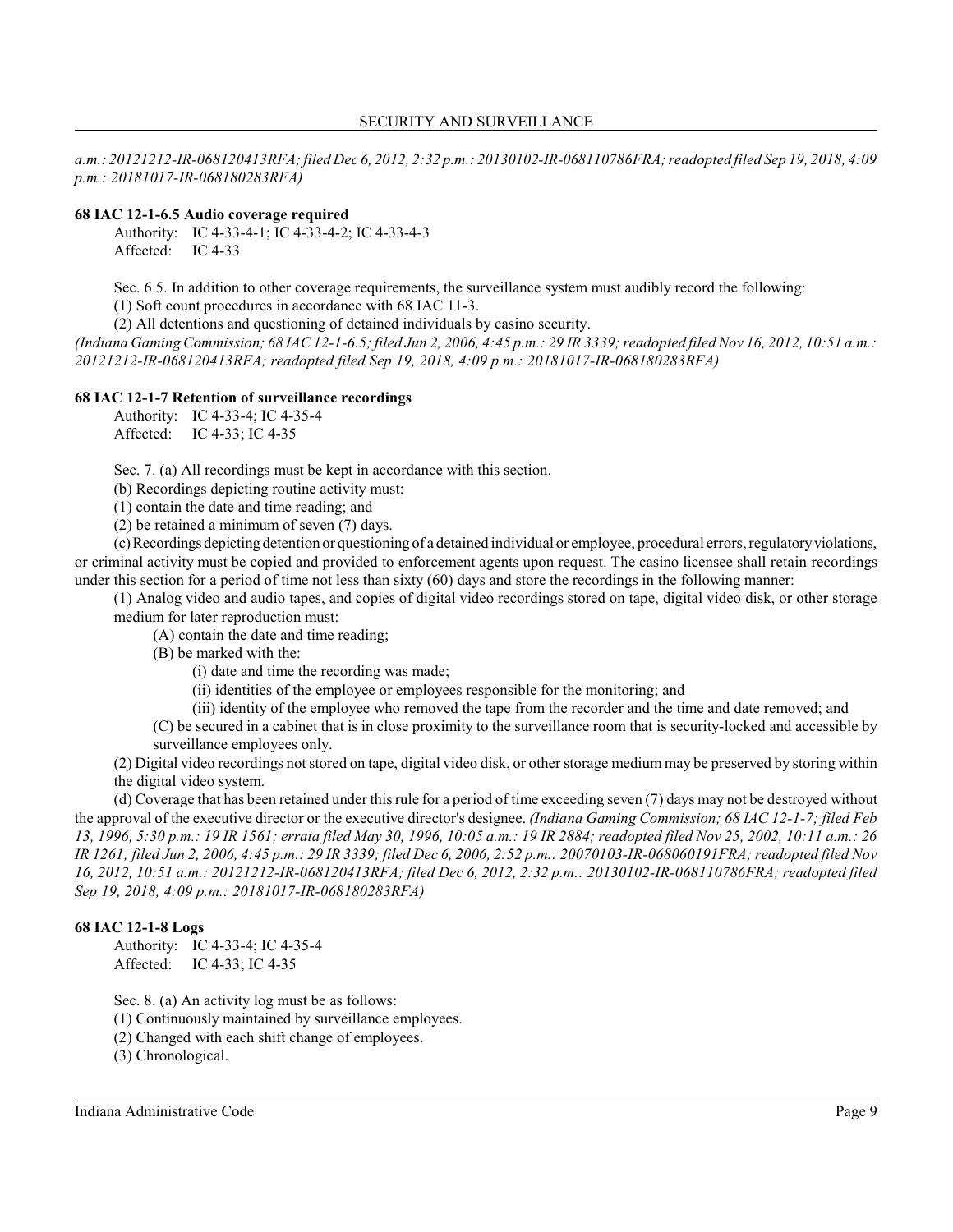(4) Contain, at a minimum, the following:

- (A) The date and time of each entry.
- (B) The identity of the employee making the entry.
- (C) A summary of the activity recorded.
- (D) Detail of whether the activity was monitored.
- (E) Detail of the disposition of copies of recordings of the activity.
- (5) Include entries for the following events and notifications received by surveillance employees about the events:
	- (A) The identity of surveillance employees on duty.
	- (B) Maintenance or repair of a gaming device or money handling equipment.
	- (C) Live table drop box exchanges.
	- (D) Electronic gaming device drop bucket exchanges.
	- (E) Movements or transfers of the following:
		- (i) Cash.
		- (ii) Cash equivalents.
		- (iii) Chips.
		- (iv) Cards.
		- (v) Dice.
	- (F) Detention or questioning of patrons or employees by the security department, including the identity of the following:
		- (i) Patrons or employees.
		- (ii) Security department personnel involved.
	- (G) The beginning, end, and any interruptions of the following:
		- (i) The soft count.
		- (ii) The hard count.
	- (H) Observed:
		- (i) procedural or control errors; or
		- (ii) criminal activity.
	- (I) Pertinent:
		- (i) telephone calls; or
		- (ii) radio transmissions.
	- (J) Malfunctions or repair of surveillance equipment.
	- (K) Emergency activity.
	- (L) Surveillance conducted on anyone or any activity that appears:
		- (i) unusual, irregular, or illegal; or
		- $(ii)$  to violate IC 4-33, IC 4-35, or this title.
	- (M) Surveillance conducted at the request of:
		- (i) a casino licensee;
		- (ii) personnel of the casino licensee;
		- (iii) a commission employee; or
		- (iv) an enforcement agent.

(N) Any other notations deemed necessary by surveillance employees or the commission to ensure compliance with IC 4-33, IC 4-35, and this title.

(6) Retained for at least ninety (90) days.

(b) An incident report must be as follows:

- (1) Made by the person responsible for monitoring the activity.
- (2) Contain details of an incident observed that involved unusual or criminal activity.
- (3) Provided to a gaming agent and the executive director or the executive director's designee.
- (4) Retained a minimum of ninety (90) days.
- (c) A visitor's log must do the following:
- (1) Include the signature of anyone other than surveillance employees on duty who access the surveillance room.
- (2) Identify visitors.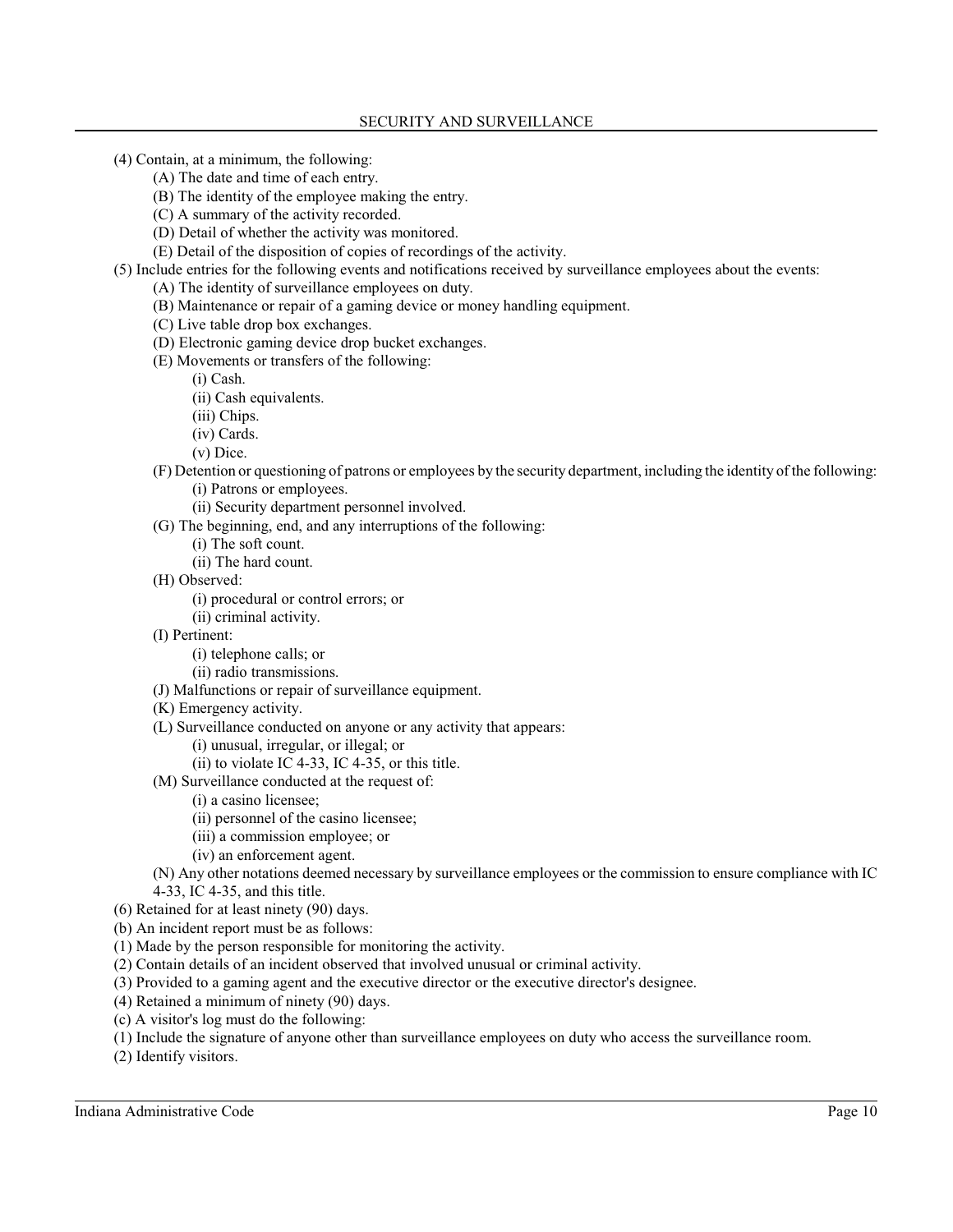- (3) State the following:
	- (A) The department or agency the visitor represents.
	- (B) The reason for access to the room.
- (4) Provide the date and time of arrival and departure from the room.
- (5) Be retained a minimum of ninety (90) days.
- (d) Surveillance room recordings, logs, and reports must be as follows:
- (1) Retained in a manner to allow them to be easily retrieved by the following:
	- (A) Time.
	- (B) Date.
	- (C) The location of activity.
	- (D) The type of activity.
- (2) Provided to an enforcement agent or commission employee immediately upon request.

*(Indiana Gaming Commission; 68 IAC 12-1-8; filed Feb 13, 1996, 5:30 p.m.: 19 IR 1561; readopted filed Nov 25, 2002, 10:11 a.m.: 26 IR 1261; filed Jun 2, 2006, 4:45 p.m.: 29 IR 3339; filed Dec 6, 2006, 2:52 p.m.: 20070103-IR-068060191FRA; readopted filed Nov 16, 2012, 10:51 a.m.: 20121212-IR-068120413RFA; filed Dec 6, 2012, 2:32 p.m.: 20130102-IR-068110786FRA; filed Nov 13, 2015, 2:37 p.m.: 20151209-IR-068150113FRA; readopted filed Sep 30, 2021, 2:07 p.m.: 20211027-IR-068210351RFA)*

#### **68 IAC 12-1-9 Maintenance and malfunctions**

Authority: IC 4-33-4-1; IC 4-33-4-2; IC 4-33-4-3 Affected: IC 4-33

Sec. 9. (a) Surveillance equipment that is out of service due to malfunction must be as follows:

- (1) Immediately:
	- (A) reported to an enforcement agent; and
	- (B) repaired or:

(i) the equipment replaced with:

(AA) alternative camera coverage; or

(BB) live surveillance at the discretion of the enforcement agent; or

(ii) activity in the area affected by the malfunction must be ceased and security personnel shall guard the area until coverage is restored.

(2) Repaired within twenty-four (24) hours.

(b) Routine maintenance of surveillance equipment must be completed in one (1) of the following ways:

- (1) Without compromising any of the surveillance coverage provided by the surveillance system.
- (2) According to a plan subject to the review and approval of the executive director or the executive director's designee.
- (c) The surveillance room may be subject to periodic inspection by enforcement agents to ensure the following:
- (1) All equipment is working properly.

(2) No camera views are blocked or distorted by improper lighting or obstructions.

(3) All required surveillance capabilities are in place.

*(Indiana Gaming Commission; 68 IAC 12-1-9; filed Feb 13, 1996, 5:30 p.m.: 19 IR 1562; errata filed May 30, 1996, 10:05 a.m.: 19 IR 2884; readopted filed Nov 25, 2002, 10:11 a.m.: 26 IR 1261; filed Jun 2, 2006, 4:45 p.m.: 29 IR 3340; filed Dec 6, 2006, 2:52 p.m.: 20070103-IR-068060191FRA; readopted filed Nov 16, 2012, 10:51 a.m.: 20121212-IR-068120413RFA; readopted filed Sep 19, 2018, 4:09 p.m.: 20181017-IR-068180283RFA)*

#### **68 IAC 12-1-10 Emergency procedures**

Authority: IC 4-33-4-1; IC 4-33-4-2; IC 4-33-4-3 Affected: IC 4-33

Sec. 10. (a) In all emergencies:

(1) the safety of patrons and personnel is the first priority;

(2) established emergency evacuation plans as set forth in 68 IAC 8-2 must be followed; and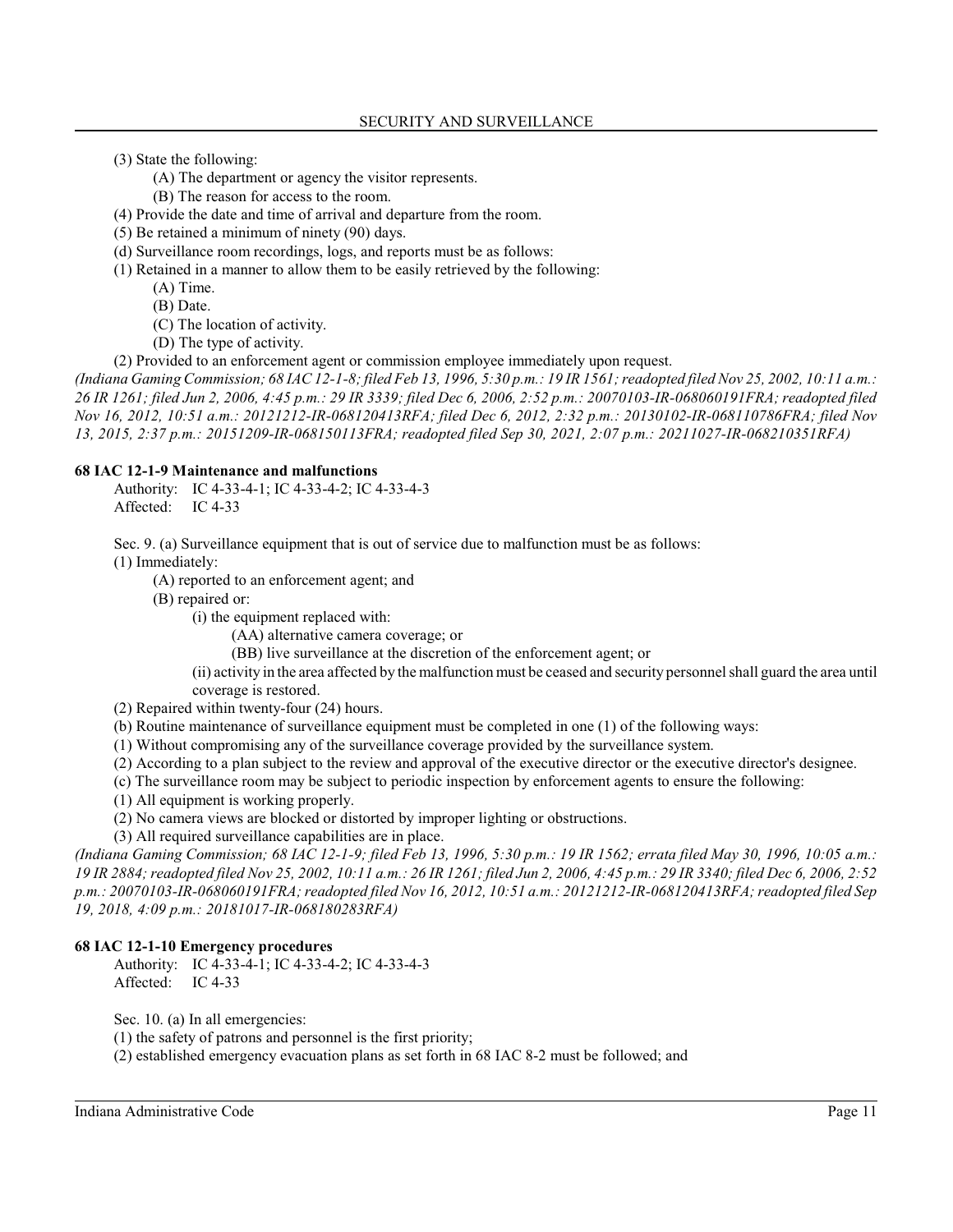(3) an enforcement agent must be notified.

(b) Where applicable, the following actions must be taken in all emergencies where sufficient time exists:

(1) Secure all records.

(2) Replace all tapes.

(3) Set recorders for slow speeds, if utilizing an analog system.

(4) Activate all tapes on dedicated cameras.

(5) Set all other available cameras and recorders with fresh tapes.

(6) Take any other necessary steps to ensure that the surveillance system will continue to function appropriately during the emergency.

(c) Where applicable, the following actions must be taken in suspected problem areas:

(1) Set cameras on that area.

(2) Activate a fresh tape.

*(Indiana Gaming Commission; 68 IAC 12-1-10; filed Feb 13, 1996, 5:30 p.m.: 19 IR 1562; readopted filed Nov 25, 2002, 10:11 a.m.: 26 IR 1261; filed Jun 2, 2006, 4:45 p.m.: 29 IR 3341; filed Dec 6, 2006, 2:52 p.m.: 20070103-IR-068060191FRA; readopted filed Nov 16, 2012, 10:51 a.m.: 20121212-IR-068120413RFA; readopted filed Sep 19, 2018, 4:09 p.m.: 20181017-IR-068180283RFA)*

#### **68 IAC 12-1-11 Surveillance plan**

Authority: IC 4-33-4; IC 4-35-4 Affected: IC 4-33; IC 4-35

Sec. 11. (a) The surveillance department of a casino licensee or casino license applicant must submit a surveillance plan to the executive director or the executive director's designee for approval at least sixty (60) days before the commencement of casino gambling operations that includes the following:

(1) A floor plan that shows the placement of all surveillance equipment.

(2) A detailed description of the surveillance system and its equipment.

(b) Alterations to the surveillance plan, including system changes and upgrades, shall be submitted to the executive director or the executive director's designee for approval at least fourteen (14) days before the institution of the alterations.

(c) The notification of the alteration must include the following information:

(1) Details of the change, including a copy of the applicable areas of the floor plan.

(2) The reason for the change.

(3) Expected results of the change.

(d) A casino licensee shall not commence operations or institute alterations until the:

(1) surveillance plan or alterations are approved by the executive director or the executive director's designee; and

(2) changes in coverage are examined and approved by an enforcement agent.

(e) The surveillance department of a casino licensee shall submit a complete updated copy of the surveillance plan showing the placement of all surveillance equipment by January 31 each year. *(Indiana Gaming Commission; 68 IAC 12-1-11; filed Feb 13, 1996, 5:30 p.m.: 19 IR 1562; readopted filed Nov 25, 2002, 10:11 a.m.: 26 IR 1261; filed Jun 2, 2006, 4:45 p.m.: 29 IR 3341; filed Dec 6, 2006, 2:52 p.m.: 20070103-IR-068060191FRA; readopted filed Nov 16, 2012, 10:51 a.m.: 20121212-IR-068120413RFA; filed Dec 6, 2012, 2:32 p.m.: 20130102-IR-068110786FRA; readopted filed Sep 19, 2018, 4:09 p.m.: 20181017-IR-068180283RFA)*

## **68 IAC 12-1-12 Surveillance of employees**

Authority: IC 4-33-4; IC 4-35-4 Affected: IC 4-33; IC 4-35

Sec. 12. (a) An employee whose duties will be monitored in accordance with this rule must:

(1) be informed before commencement of labor that his or her surveillance is a requirement of his or her employment; and (2) sign a written statement before the commencement of employment indicating his or her understanding that he or she will be under surveillance.

(b) Casino licensees must maintain a signed statement until one (1) year after termination of employment of the employee.